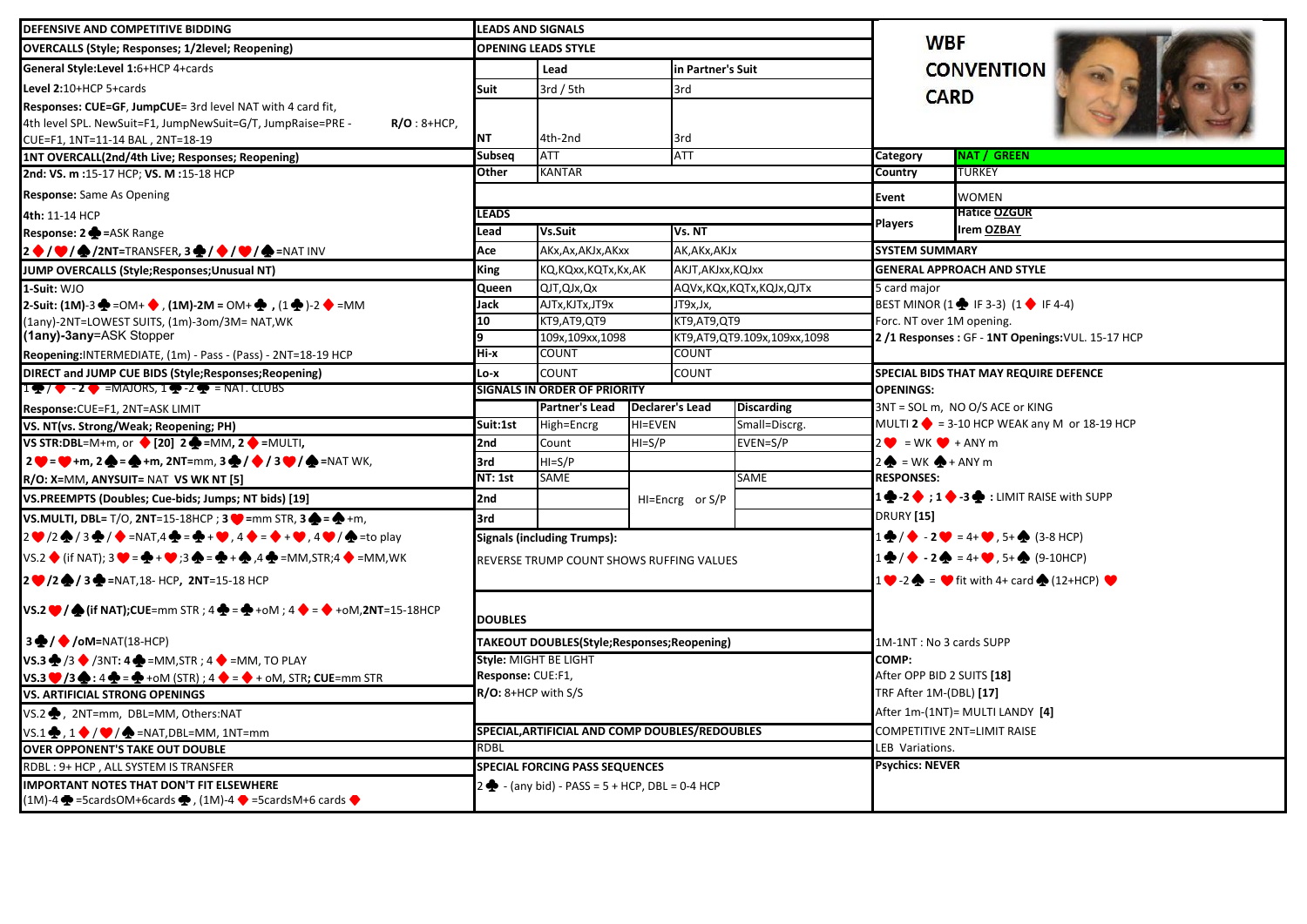|                                           |            |                         |                | Open ing   ART   Min. Card   Neg DBL Description | <b>Responses</b>                                                                                                                          | <b>Subsequent Auciton</b>                                                                                                                        | <b>Competitive and</b>                                                    |
|-------------------------------------------|------------|-------------------------|----------------|--------------------------------------------------|-------------------------------------------------------------------------------------------------------------------------------------------|--------------------------------------------------------------------------------------------------------------------------------------------------|---------------------------------------------------------------------------|
|                                           |            |                         |                |                                                  |                                                                                                                                           |                                                                                                                                                  | <b>Passed Hand Bidding</b>                                                |
|                                           |            |                         |                |                                                  | $\bullet$ -2 $\bullet$ :1 $\bullet$ -3 $\bullet$ : 9-11HCP INV with SUPP                                                                  | $\frac{1}{2}$ / $\frac{1}{2}$ -1 $\frac{1}{2}$ / $\frac{1}{2}$ -2 $\frac{1}{2}$ / $\frac{1}{2}$ :11-14 HCP BAL                                   | $1 \bigoplus / \bigodot$ -(DBL)-2 $\bigoplus / \bigodot$ = (3-11HCP SUPP) |
|                                           |            |                         |                |                                                  | $\bullet$ -2 $\bullet$ :1 $\bullet$ -2 $\bullet$ : 12+ HCP with SUPP (GF)                                                                 | $\frac{1}{2}$ / $\frac{1}{2}$ -1 $\frac{1}{2}$ / $\frac{1}{2}$ -3 $\frac{1}{2}$ / $\frac{1}{2}$ :11-14 HCP UNBAL                                 | $1 \bigoplus / \bigoplus$ -(DBL)-2NT=BLOCK                                |
|                                           |            |                         |                |                                                  | $\frac{1}{2}$ -3 $\frac{1}{2}$ :1 $\div$ -3 $\div$ : 0-8 HCP 4+SUPP                                                                       | After 1m-1M-2NT- [1]                                                                                                                             | $1 \bullet (-\text{DBL}) - 3 \bullet = 11 + \text{GF}$                    |
|                                           |            |                         |                |                                                  | $\bigoplus$ /1 $\bigoplus$ -2 $\bigoplus$ :4+ $\bigoplus$ ,5+ $\bigoplus$ , 3-8 HCP [3]                                                   | $\frac{1}{2}$ / $\bullet$ -1 $\bullet$ / $\bullet$ -1NT-2 $\bullet$ =2way-CB STAY [2]                                                            | $1 \oplus (-DBL)-3 \oplus 11+GF$                                          |
|                                           |            |                         |                |                                                  | $\frac{1}{2}$ /1 $\div$ -2 $\div$ :4+ $\div$ ,5+ $\div$ ,9-11 HCP [3]                                                                     | $\frac{1}{2}$ / $\frac{1}{2}$ -1 $\frac{1}{2}$ -1NT-2 $\frac{1}{2}$ =12+HCP,5+4+(xx) GF                                                          | $P-(P)-1$ $\clubsuit$ -(P)-2 $\clubsuit$ =NAT                             |
| $1 + 1 +$                                 |            | $\overline{\mathbf{3}}$ | $4 \spadesuit$ | 11-21 HCP                                        | 1NT:7-10 HCP                                                                                                                              | $\bullet$ -1 $\bullet$ -1NT:BAL may have 4 cards M                                                                                               | $P-(P)-1$ $\bullet$ -(P)-2 $\bullet$ =NAT                                 |
|                                           |            |                         |                |                                                  | 2NT:11-12 HCP INV.                                                                                                                        | $1 \bigoplus -1 \bigoplus -1 \bigoplus / \bigoplus$ :UNBAL 5+cards $\bigoplus / \bigoplus +4$ cards M                                            | $1 \bigoplus / \bigotimes$ -(1x)-2NT=INV                                  |
|                                           |            |                         |                |                                                  | 3NT:13-15 HCP (3334 or 3343)                                                                                                              | $\frac{1}{2}$ -1 $\frac{1}{2}$ / $\frac{1}{2}$ -1NT-2 $\blacklozenge$ =FG Relay,                                                                 | $1 \oplus / \bullet$ -(1x)-2 $\oplus / \bullet$ =2 limited                |
|                                           |            |                         |                |                                                  |                                                                                                                                           |                                                                                                                                                  | 1) 5-8 fit or 9-10 fit                                                    |
|                                           |            |                         |                |                                                  |                                                                                                                                           |                                                                                                                                                  | $1 \oplus / \bullet$ -(1x)-3 $\bullet$ / $\bullet$ =BLOCK                 |
|                                           |            |                         |                |                                                  |                                                                                                                                           |                                                                                                                                                  | $1 \bigoplus / \bigoplus$ -(1NT)=Multi Landy [4]                          |
|                                           |            |                         |                |                                                  | 2M:5-10 HCP 3+ cards SUPP, 3/4M:PRE,                                                                                                      | $1$ $\bullet$ / $\bullet$ -3 $\bullet$ /4 $\bullet$ / $\bullet$ / $\bullet$ =SPL                                                                 | TWO WAY DRURY [15]                                                        |
| 1 <b>V</b>                                |            |                         |                |                                                  | $4\clubsuit$ /4 $\spadesuit$ =SPL                                                                                                         | $1 \bullet -2 \bullet -2$ $\bullet$ -2NT= [12]                                                                                                   | After OPPT O/C [16a][16b]                                                 |
|                                           |            |                         |                |                                                  | $1 \bullet 3 \bullet = \mathsf{SPL}\cdot 1 \bullet 4 \bullet = \mathsf{SPL}\cdot 1 \bullet \cdot 2 \bullet = (\mathsf{R})\text{orNAT FG}$ |                                                                                                                                                  | After OPPT DBL [17]                                                       |
|                                           |            | 5                       | $4 \spadesuit$ | 11-21 HCP                                        | 1NT= 5-11 HCP, 2NT=INV WITH 3+CARD SUPP [11]                                                                                              | $\bullet$ -1NT-2any-3 $\bullet$ = 9-11 HCP, SS SUPP 4+cards                                                                                      | After OPPT 1NT [14]                                                       |
|                                           |            |                         |                |                                                  | $3 - 8 - 11$ INV                                                                                                                          |                                                                                                                                                  |                                                                           |
| $1 \spadesuit$                            |            |                         |                |                                                  | $3 \bullet = 8 - 11$ INV                                                                                                                  |                                                                                                                                                  |                                                                           |
|                                           |            |                         |                |                                                  | 3NT=GAMBLING                                                                                                                              |                                                                                                                                                  |                                                                           |
|                                           |            |                         |                |                                                  | $2 \cdot 2 = \text{inv.}; 2 \cdot 2 \cdot 2 = \text{NF} [12b][12c]$                                                                       | After 1NT-2 (12a]                                                                                                                                | AFTER OUR NT OPENING                                                      |
| 1NT                                       |            |                         |                | 15-17 HCP                                        | $\bullet$ =PUPPET GF: 3 $\bullet$ =5+5mmFG,4NT=QUANT[12d]                                                                                 | $1NT-2$ $\rightarrow$ $-2$ $\rightarrow$ $-3$ $\rightarrow$ $/4$ $\rightarrow$ $/$ $\rightarrow$ $=$ $SPL,4$ $\rightarrow$ $=$ $BAL S/T$         | DOUBLED [13]                                                              |
|                                           |            |                         |                |                                                  | $3 \bullet / \spadesuit = 5 + 4$ mm + 3card $\bullet / \spadesuit$ FG                                                                     | $1NT-2$ $2$ $-2$ $-4$ $+$ / $\bullet$ / $\bullet$ =SPL,4 $\bullet$ =BAL S/T                                                                      | <b>LEB</b>                                                                |
|                                           |            |                         |                |                                                  | $4\clubsuit/4$ $\bullet$ = TRf $\heartsuit$ / $\spadesuit$ = NAT                                                                          | 1NT-2 <u>A/NT-2NT/3</u> 10]                                                                                                                      | <b>WHEN RHO DOUBLES</b>                                                   |
| 2 <sup>4</sup>                            | <b>ART</b> |                         | $4 \spadesuit$ | 22+HCP ANY                                       | $2 \cdot = 4 + HCP$ . 2 $\bullet = 0.3 HCP$ .                                                                                             |                                                                                                                                                  | $2 \oplus -$ (any)-PASS = 5 + HCP                                         |
|                                           |            |                         |                | 17+HCP UNBAL                                     | $\bullet$ =5+ cards in $\bullet$ ; 2NT=5+ cards in $\bullet$                                                                              |                                                                                                                                                  | $DBL = 0-4 HCP$                                                           |
|                                           |            |                         |                | 18-19 HCP BAL or                                 | $P = P/C$ [7a], 2NT=F, 4 $\bullet$ / $\bullet$ = P/C                                                                                      | $2 \cdot 2 \cdot 2$ / $\bullet$ -2NT- system on                                                                                                  | 2 ← - (DBL)-RDBL=ASK suit [8b]                                            |
| 2 <sup>4</sup>                            | <b>ART</b> |                         |                | WK 6 cards any M                                 | $3 \bigoplus / \bigotimes = NAT$ F1; $3 \bigotimes / \bigotimes = (P/C)$                                                                  | $2 \cdot 2NT - [8a]$                                                                                                                             | 2 → - (AnySuit)-DBL=PEN [9]                                               |
|                                           |            |                         |                |                                                  | $4 \bigoplus$ =ASK TRF of M; $4 \bigoplus$ =ASK M [7b]                                                                                    |                                                                                                                                                  |                                                                           |
|                                           |            |                         |                | $3-10$ HCP 5 $+$ m                               | 2NT= (Relay-1RF):3 $\bullet$ =P/C:3 $\bullet$ = FG with $\bullet$ :                                                                       | $2 \cdot 2 \cdot 4$ -2NT-?---3 $\cdot 3 = \cdot 4$ / $\cdot 4 + \cdot 5 = 8$ Bad hand ; 3 $\cdot 3 = \cdot 4$ / $\cdot 4 + \cdot 5 = (3-7)$ HCP) | 2 / <b>4</b> - (DBL)-RDL=BAL STR,                                         |
| 2024                                      |            |                         |                | $3-10$ HCP 5 $\bigoplus$ +m                      | $3 \bullet / \bullet =$ PRE ; $3 \bullet$ (for $2 \bullet$ )= FG with $\bullet$ ;                                                         | $2 \bullet$ / $\bullet$ -2NT-?----3 $\bullet = \bullet$ / $\bullet + \bullet$ Good hand ; 3 $\bullet = \bullet$ / $\bullet + \bullet$ (8-10 HCP) | 2NT=CONS, MinSUIT=P/C                                                     |
|                                           |            |                         |                |                                                  | $3 \bigoplus$ (for 2 $\bigcirc$ )= FG with $\bigoplus$ ; 4 $\bigoplus$ /5 $\bigoplus$ =P/C                                                |                                                                                                                                                  | $3 \bullet = \text{NAT}$                                                  |
| 2NT                                       |            |                         |                | <b>20-21 HCP BAL</b>                             | $3 \bigoplus$ =PUPP STAY [6] $3 \bigoplus / \bigotimes / \bigoplus$ -4 $\bigoplus / \bigotimes$ =TRF                                      | $2NT - 3$ $\rightarrow$ $-3$ $\rightarrow$ = fit / 2NT-3 $\rightarrow$ -3 $\rightarrow$ = no fit + 5 cards $\rightarrow$ s                       | WHEN DOUBLED.                                                             |
|                                           |            |                         |                |                                                  | $4\clubsuit$ =MM ; $4\spadesuit$ =mm                                                                                                      | 2NT-3 $\bullet$ - 3 $\bullet$ = fit / 2NT - 3 $\bullet$ = either to play or minor hand with GF                                                   | RDBL=ASK for the suit                                                     |
| $\overline{\mathbf{3}}$<br>3 <sup>o</sup> |            | 6                       |                | PRE                                              | $3 \bigoplus -4 \bigoplus / \bigotimes / \bigoplus =$ ASK CTRL, Others=NAT F1                                                             | When responding Control ASK:                                                                                                                     |                                                                           |
|                                           |            |                         |                |                                                  | 3 4 4 7 / FASK CTRL, Others=NAT F1<br>$4\clubsuit$ / $\lozenge$ /4 $\spadesuit$ = ASK CTRL, 3 $\spadesuit$ = F1                           | 1st Step= return to suit                                                                                                                         |                                                                           |
| 3 V<br>3 <sup>4</sup>                     |            | 6                       |                | PRE                                              | $4\clubsuit/$ / $5\bullet$ = ASK CTRL                                                                                                     | 2nd Step= Second Round Control                                                                                                                   |                                                                           |
|                                           |            |                         |                |                                                  |                                                                                                                                           | 3rd Step=First Round Control                                                                                                                     |                                                                           |
| 3NT                                       |            | $\overline{7}$          |                | SOL <sub>m</sub>                                 | $1\clubsuit/5\clubsuit$ =P/C, $4\heartsuit/\spadesuit$ =To Play,                                                                          | $3NT-4$ $-4$ / $\bullet$ $-5/5$                                                                                                                  |                                                                           |
|                                           |            |                         |                |                                                  | $4 \bullet = ASK S/S$                                                                                                                     | $3NT-4$ -5m=om S/S, $4NT=no S/S$                                                                                                                 |                                                                           |
| 4 any                                     |            |                         |                | PRE                                              | <b>NAT</b>                                                                                                                                | <b>HIGH LEVEL BIDDING</b>                                                                                                                        |                                                                           |
| 5M                                        |            |                         |                |                                                  | Raise to six with A or K, to seven with both                                                                                              | RKCB - 1403, VOIDWOOD, DOPI, ROPI, CONTROL ASK, DEPO, REPO                                                                                       |                                                                           |
| 6 any                                     |            |                         |                | Raise to seven with the A or K of trumps         |                                                                                                                                           | SPL                                                                                                                                              |                                                                           |
| 5NT                                       |            |                         |                |                                                  | SOL minor two-suiter missing A or K in one of the suits.                                                                                  |                                                                                                                                                  |                                                                           |
| 6NT                                       |            |                         |                |                                                  | SOL minor two-suiter, ASK chooses between 7 <b>♦</b> and 7 $\bullet$ or 7NT                                                               |                                                                                                                                                  |                                                                           |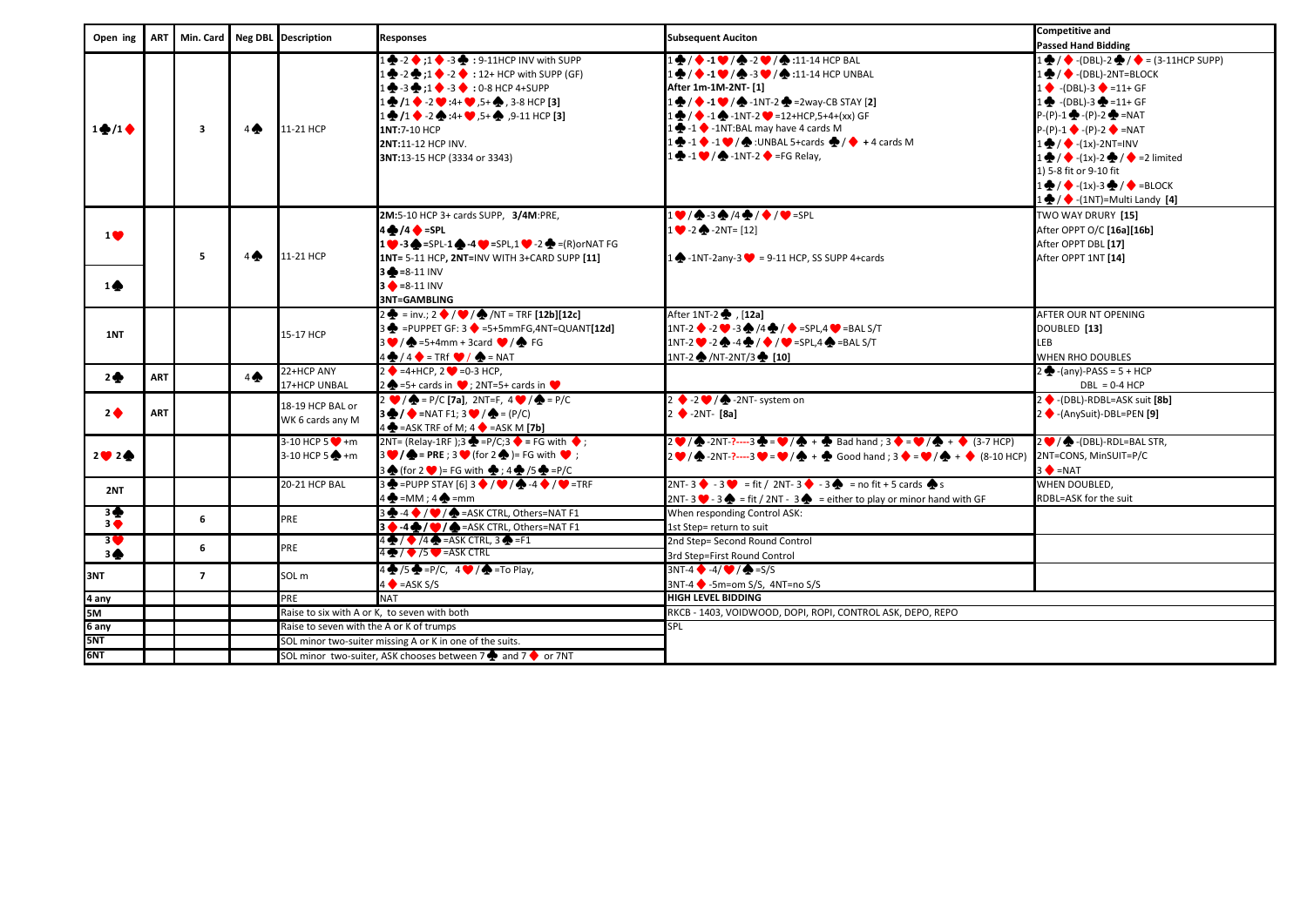| <b>SUPPLEMENTARY SHEETS</b> |                                                                   |                                                                                                                                                                                                                                        |                                                                                                                                                                                                                          | --- TURKEY WOMEN --- Irem OZBAY - Hatice OZGUR ---<br><b>IMPORTANT NOTE : ALL BIDS BY THE OPPONENTS ARE IN BRACKETS</b>                                                                                       |                                                               |                                                                                                                                                                           |           |                                                          |                                                                     |                                                                                                                                                     |                                                                                                                               | Page 1                                                                                                           |                                                                         |                                                                                                 |  |
|-----------------------------|-------------------------------------------------------------------|----------------------------------------------------------------------------------------------------------------------------------------------------------------------------------------------------------------------------------------|--------------------------------------------------------------------------------------------------------------------------------------------------------------------------------------------------------------------------|---------------------------------------------------------------------------------------------------------------------------------------------------------------------------------------------------------------|---------------------------------------------------------------|---------------------------------------------------------------------------------------------------------------------------------------------------------------------------|-----------|----------------------------------------------------------|---------------------------------------------------------------------|-----------------------------------------------------------------------------------------------------------------------------------------------------|-------------------------------------------------------------------------------------------------------------------------------|------------------------------------------------------------------------------------------------------------------|-------------------------------------------------------------------------|-------------------------------------------------------------------------------------------------|--|
| NOTE <sub>1</sub>           | 10<br>2NT<br>$1$ $\bullet$<br>2NT                                 | $1$ $\bullet$<br>: a) 15-17 HCP / 5422<br>: b) 18-19 HCP / 5422<br>: c) 15-17 HCP Unbalanced<br>4 card SUPP<br>$1$ $\bullet$<br>: a) 15-17 HCP 2452<br>: b) 18-19 HCP 2452<br>: c) 15-17 HCP Unbalanced<br>4 card SUPP                 |                                                                                                                                                                                                                          | 1414<br>2NT : a) 15-17 HCP 4225<br>: b) 18-19 HCP 4225<br>: c) 15-17 HCP Unbalanced<br>4 card SUPP<br>$1 + 1 +$<br>2NT : a) 15-17 HCP 4252<br>: b) 18-19 HCP 4252<br>: c) 15-17 HCP Unbalanced<br>4 card SUPP |                                                               |                                                                                                                                                                           | NOTE 6    | 2NT<br>3 ♦<br>3 <b>W</b><br>3 ♠<br>3NT<br>2 <sub>0</sub> | : 4 card M<br>: 5 Card<br>: 5 Card<br>: No M<br>2NT: 18-19 HCP BAL. | 3 (PUP STAY)<br>$2 \bullet$ / $\bullet$ (P/C)<br>$? = system ON$                                                                                    |                                                                                                                               | 2NT<br>30/3                                                                                                      | 30<br>34<br>3NT<br>4 <sub>2</sub><br>4 <sup>•</sup><br>4 <b>V</b><br>40 | :S/T $($<br>: To Play<br>: NAT<br>: NAT<br>: $S/T$ ( $\spadesuit$ )<br>: To Play                |  |
|                             | $1\bigoplus/1\bigoplus$<br>2NT<br>3 ♠<br>3 <b>W</b><br>34<br>3NT  | $1 \cdot 1$<br>3♦                                                                                                                                                                                                                      | : Relay<br>: 5+m. + 4M (partner suit) + oM S/S 15-17 HCP<br>: 5+m. + 4M (partner suit) + om S/S 15-17 HCP<br>: 5m + 4M (partner suit) + Other suits 2/2 15-17 HCP<br>: 5m+ 4M (partner suit) + Other suits 2/2 18-19 HCP |                                                                                                                                                                                                               |                                                               |                                                                                                                                                                           | NOTE 7a   | 2♦<br>2 <sub>4</sub>                                     | Pas: WK 6 card<br>$2 \cdot WK6$ card                                | $2 \bullet \cdot P/C$<br>2 <sup>o</sup><br>3 0 :6 card 0 INV                                                                                        |                                                                                                                               | $2$ $\bullet$<br>Pas: Weak 6 card<br>2NT: 18-19 HCP BAL.<br>3 O : Weak 6 card<br>$2$ $\bullet$<br>3 <sup>4</sup> | 2 C : Pass or Correct<br>2 <sub>•</sub><br>3 6 : 6 card @ INV           |                                                                                                 |  |
| NOTE <sub>2</sub>           | $1 \bullet 1 \bullet$<br>1NT<br>2 <sup>0</sup>                    | 1 <b>V</b><br>Pass = to play<br>$3 \bullet : 5 + \bullet$ INV<br>2 : 5+ card INV<br>$3 \bullet : 6 + card$ INV<br>2NT: Natural INV                                                                                                     | $2 \oplus 2$ way CB-PUP to $2 \oplus 2$                                                                                                                                                                                  | $1 \bullet 1 \bullet$<br>1NT<br>$2$ $\bullet$                                                                                                                                                                 | 14                                                            | 2 <b>●</b> : 2way CB -PUP to 2 ●<br>Pass = to play<br>$3 \bullet 15+ \bullet 10V$<br>$2 \cdot 5 +$ card INV<br>3 $\bigoplus$ : 6+ card INV<br>2NT: NAT. INV.              | £         | 2♦<br>24                                                 | 4 6 : 6 card<br>$4 \bullet 6$ card $\bullet$<br>4NT: 18-19 HCP BAL. | $4 \bullet : ASK$<br>(If any bid up does not come up to $3 \blacklozenge$ )<br>2NT                                                                  | : Forcing Relay                                                                                                               | $\overline{2}$                                                                                                   | 4 0 :6 card<br>$4 \bullet : 6$ card<br>4NT: 18-19 HCP BAL.              | $4 \cdot ASK$<br>(If any bid up does not come up to $3 \blacklozenge$ )                         |  |
|                             | $1 \cdot 1$<br>2NT                                                | : Relay<br>: $5 + 4 + 1$ MIN<br>3♠<br>: $5 + 4 + 1$ MAX<br>$3$ $\bullet$<br>3 <sup>o</sup><br>$:5 + 6 + 5$ MIN<br>$:5 + 6 + 5$ MAX<br>34                                                                                               | $2 \bullet 15 + \bullet 14 + \bullet (3-8)$ HCP)                                                                                                                                                                         | $1 \bullet 1 \bullet$<br>2NT                                                                                                                                                                                  | 3<br>: Relay<br>3 <sup>4</sup><br>3 <sup>o</sup><br>30<br>3NT | $2 \oplus 15 + 4 + 4 + 9 (9-11 HCP)$<br>: $5 + 4 + 1$ Minimum<br>: $5+$ + 4+ Maximum<br>: $5 + 4 + 5$ Minimum<br>: $5 + 6 + 5$ Maximum<br>: $5 + 5$ + 5 Maximum and short | 8<br>NOTE | 30<br>3♦<br>3 <b>W</b><br>3♠<br>3NT                      | : 6 card Bad Hand<br>: 6 card & Bad Hand<br>: 18-19 HCP BAL.        | : 6 card Good Hand<br>: 6 card Good Hand                                                                                                            |                                                                                                                               |                                                                                                                  |                                                                         |                                                                                                 |  |
| NOTE <sub>3</sub>           | $1$ $/1$ $\blacklozenge$<br>2NT(Relay)<br>$3 \bigoplus (ASK S/S)$ | 3♠<br>30<br>36<br>3NT<br>(1NT)<br>$\boldsymbol{\mathsf{x}}$                                                                                                                                                                            | $2 \bullet 15 + 4 + 4 + 6 (3-8)$ HCP)<br>: $5 + 4 + 1$ MIN<br>: 5413 and short •<br>: 5431 and short<br>: 5422<br>: PENALTY                                                                                              | $1$ $/1$ $\bullet$<br>2NT<br>$3$ (ASK, S/S)                                                                                                                                                                   | 20/2<br>36<br>3NT<br>4 <sub>2</sub>                           | $3$ $(5 + 4 + 4)$ MAX)<br>$==5422$<br>$= 5413$ and short $\bullet$<br>$= 5431$ and short                                                                                  | 욺<br>NOTE | $2$ $\bullet$                                            |                                                                     | (X)<br>$\overline{\mathbf{X}}$<br>$2$ <sup>0</sup> / <sup>4</sup><br>$3 + 4$<br>2NT<br>30/6<br>4♠<br>$4 \spadesuit$<br>4 <b>W</b><br>4 <sub>4</sub> | : ASK suit<br>: NAT To Play<br>: Relay (Respondent's Sistem is ON)<br>P/C<br>: ASK<br>: ASK<br>: NAT To Play<br>: NAT To Play |                                                                                                                  |                                                                         |                                                                                                 |  |
| <b>NOTE 4</b>               |                                                                   | 2 <sub>2</sub><br>2 <sub>0</sub><br>2 <sup>o</sup><br>2 <sub>0</sub>                                                                                                                                                                   | : MAJORS<br>: MULTI (6 card $\bullet$ or $\spadesuit$ )<br>$\cdots$ + m (your opening)<br>: $\bigoplus$ + m (your opening)                                                                                               |                                                                                                                                                                                                               |                                                               |                                                                                                                                                                           |           | $2$ $\bullet$                                            |                                                                     | $(2 \bullet / \bullet)$<br>x<br>$3 + 1$<br>2NT                                                                                                      | : Penalty<br>: Natural To Play<br>: Relay (System ON)                                                                         | 2                                                                                                                | $(3 + 4)$<br>x<br>30                                                    | : Penalty<br>: Blok                                                                             |  |
| $\mathbf{r}$<br>뽄<br>ġ      | (1NT)<br>IF WEAK                                                  | : PEN (13+ HP)<br>x<br>$2 + 1$<br>: MM<br>2 <sub>0</sub><br>: TRF to ♥<br>2 <sup>o</sup><br>: TRF to ◆<br>2 <sub>2</sub><br>: TRF to m<br>2NT<br>: STR 2 Suits<br>$3 \bigoplus / \bigoplus / 4$ : NAT with 5+ cards<br>40<br>$:6+6$ MM |                                                                                                                                                                                                                          | (1NT)<br><b>IF WEAK</b><br>(Pass)                                                                                                                                                                             | 2NT<br>$3$ $\bullet$ =<br>$\bullet$ + M                       | 3 = ASK for the suits<br>(Pass)                                                                                                                                           | NOTE 9    |                                                          |                                                                     | 30/4<br>4♠<br>$4\spadesuit$<br>4 <b>0</b><br>$4\spadesuit$                                                                                          | $:$ PRE, P/C<br>: ASK<br>: ASK<br>: NAT To Play<br>: NAT To Play                                                              |                                                                                                                  | 4♠<br>If Opp bids $3 \bullet -4 \bullet$<br>4♦<br>4 <b>C</b><br>4≜      | : Transfer your major<br>: Natural<br>: Asks for suit<br>: Natural To Play<br>: Natural To Play |  |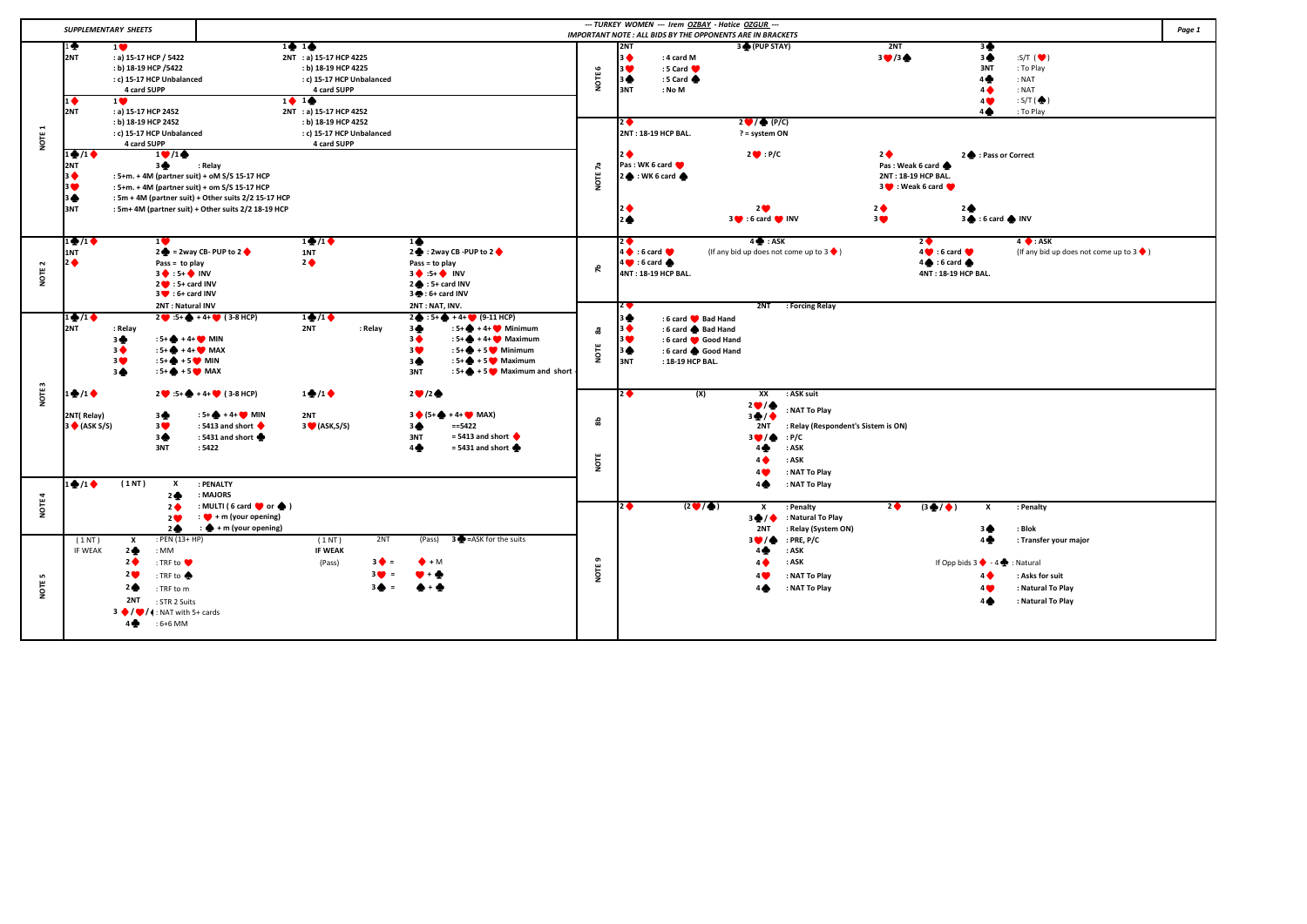